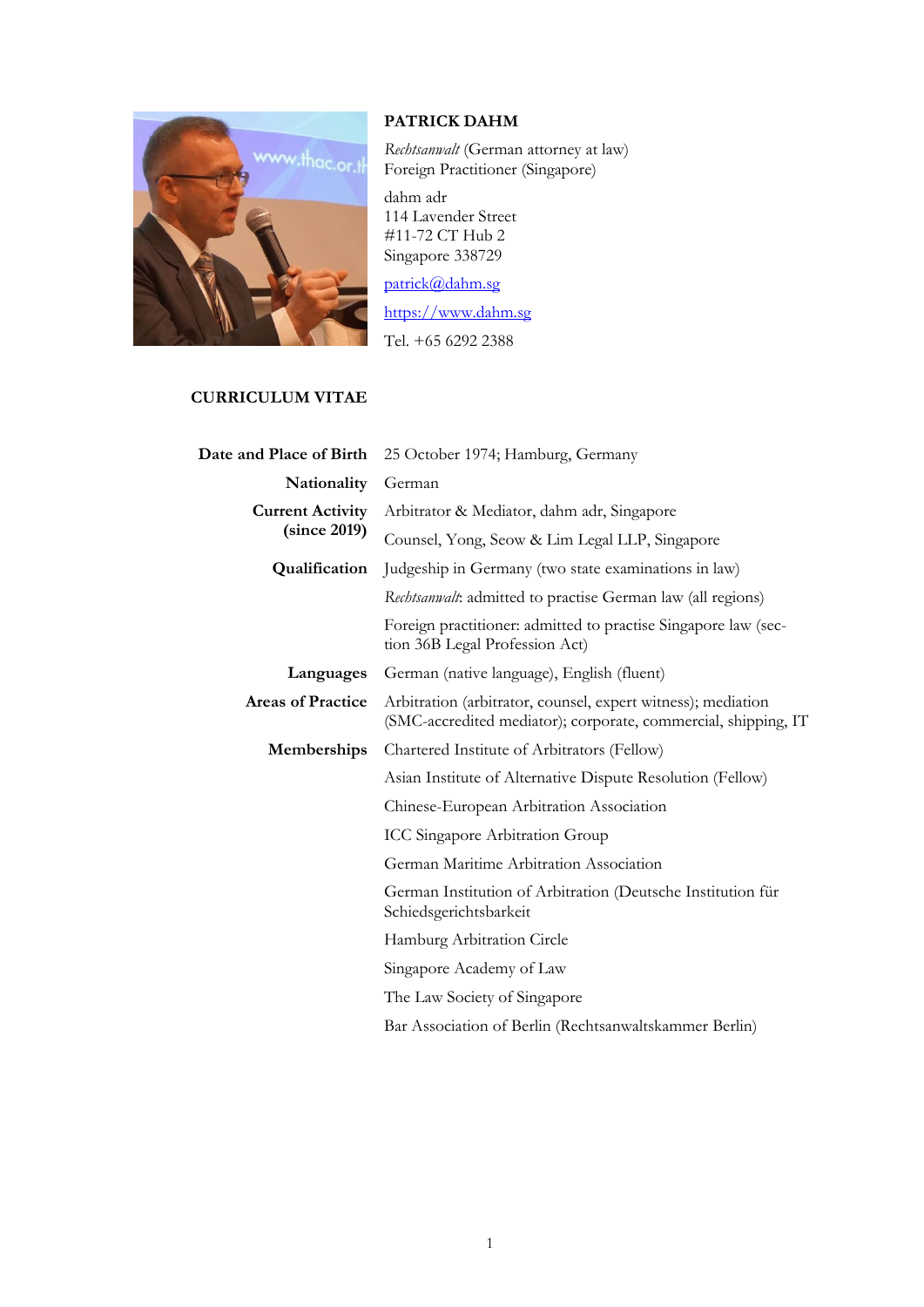| <b>Arbitration Panels</b> | Singapore International Arbitration Centre (SIAC, Reserve Pa-<br>nel)                        |
|---------------------------|----------------------------------------------------------------------------------------------|
|                           | Korean Commercial Arbitration Board International (KCAB)                                     |
|                           | Chinese Arbitration Association, Taipei (CAA)                                                |
|                           | CAA International Arbitration Centre, Taipei (CAAI)                                          |
|                           | Shanghai Arbitration Commission (SHAC)                                                       |
|                           | Shenzhen Court of International Arbitration (SCIA)                                           |
|                           | Chinese-European Arbitration Centre (CEAC)                                                   |
|                           | Vienna International Arbitration Centre (VIAC)                                               |
|                           | Asian International Arbitration Centre (AIAC)                                                |
|                           | Thailand Arbitration Center (THAC)                                                           |
|                           | Saudi Center for Commercial Arbitration (SCCA)                                               |
|                           | BVI International Arbitration Centre (BVI IAC)                                               |
|                           | Indian Institute of Arbitration & Mediation (IIAM)                                           |
|                           | Centre for International Alternative Dispute Resolution<br>(CiADR), Bangladesh               |
|                           | Arbitration and Mediation Center of the Mauritius Chamber of<br>Commerce and Industry (MARC) |
|                           | Court of Arbitration for Art (CAfA), The Netherlands                                         |
|                           | Geneva International Dispute Resolution Institute (GIDI)                                     |
|                           | Delos Dispute Resolution, France                                                             |

## **PROFESSIONAL EXPERIENCE**

| 2017 to 2019 | Foreign Practitioner, Consultant                             |
|--------------|--------------------------------------------------------------|
|              | Samuel Seow Law Corporation, Singapore                       |
| 2015 to 2016 | Foreign Practitioner and Partner                             |
|              | RHTLaw Taylor Wessing LLP, Singapore                         |
|              | 2012 to 2015 Foreign Lawyer/Foreign Practitioner and Partner |
|              | Rodyk & Davidson LLP, Singapore                              |
| 2008 to 2012 | Foreign Lawyer                                               |
|              | Thümmel, Schütze & Partners LLP, Singapore                   |
| 2006 to 2008 | Associate                                                    |
|              | Jung & Schleicher Rechtsanwälte, Berlin, Germany             |
| 2003 to 2005 | Clerkship (Rechtsreferendar)                                 |
| 2001 to 2003 | Consular Clerk, Legal and Consular Department                |
|              | German Embassy Singapore                                     |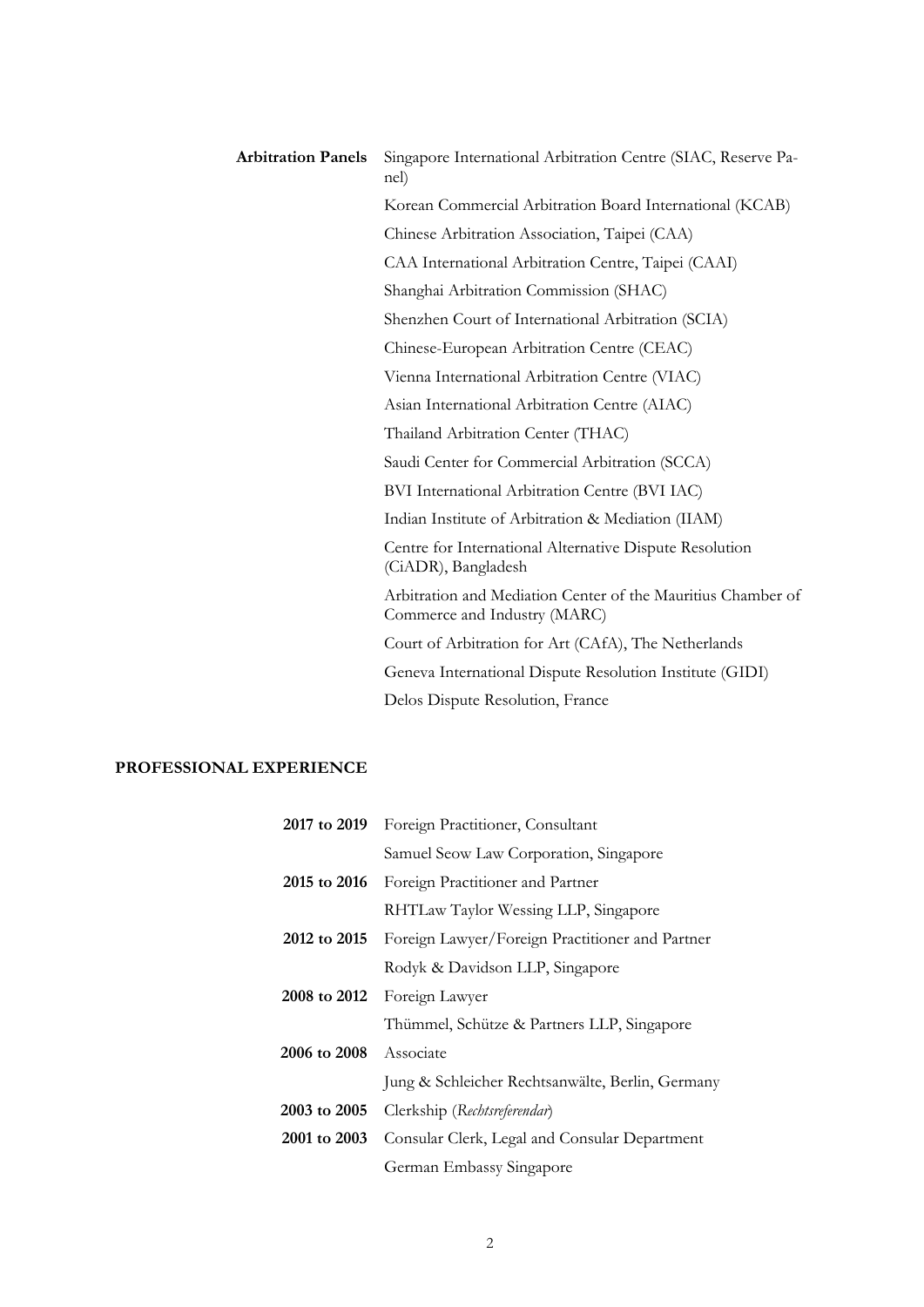## **SELECTED PUBLICATIONS**

**2021** Das neue Recht elektronischer Transaktionen in Singapur: Wegbereiter für elektronische Konnossemente?; in: Transportrecht (TranspR), 2021, p. 313 [\(https://is.gd/n7wKKX\)](https://is.gd/n7wKKX)

> The New Electronic Transactions Law in Singapore: Paving the Way for Electronic Bills of Lading? [\(https://is.gd/w5YB3d\)](https://is.gd/w5YB3d)

- **2019** Enforceability of Foreign Emergency Awards in Singapore [\(https://wp.me/p8fCIC-vi\)](https://wp.me/p8fCIC-vi)
- **2018** On Arbitration, Football and Vacuum-Cleaning Robots [\(https://wp.me/p8fCIC-mU\)](https://wp.me/p8fCIC-mU)

Guerrilla Tactics in Arbitration [\(https://wp.me/p8fCIC-gB\)](https://wp.me/p8fCIC-gB)

Gilded with Law [\(https://wp.me/p8fCIC-fo\)](https://wp.me/p8fCIC-fo)

Initial Coin Offering: an Inaccurate Term and an Imperfect Regulator [\(https://wp.me/p8fCIC-dS\)](https://wp.me/p8fCIC-dS)

No, I Won't Help You Whitewash Your Token Sale Scam [\(https://wp.me/p8fCIC-de\)](https://wp.me/p8fCIC-de)

The Efficient Breach of Smart Contracts [\(https://wp.me/p8fCIC-ck\)](https://wp.me/p8fCIC-ck)

The Arts and the Law in Singapore [\(https://wp.me/p8fCIC-bE\)](https://wp.me/p8fCIC-bE)

**2017** The Art of Walking a Fine and Golden Line [\(https://wp.me/p8fCIC-7N\)](https://wp.me/p8fCIC-7N)

> Smartifying Blockchains, Legally  $(\text{https://wp.me/p8fClC-63})$

Blockchain: the Roll of Deeds of the Internet [\(https://wp.me/p8fCIC-5i\)](https://wp.me/p8fCIC-5i)

How Do We Resolve Disputes? What's with Those Algorithms? [\(https://wp.me/p8fCIC-4s\)](https://wp.me/p8fCIC-4s)

**2015** Singapurischer Internationaler Handelsgerichtshof eröffnet *(Singapore International Commercial Court Launched)* [\(https://wp.me/p8fCIC-hH\)](https://wp.me/p8fCIC-hH)

> 'Language' Difficulties between Civil Law and Common Law [\(https://wp.me/p8fCIC-hK\)](https://wp.me/p8fCIC-hK)

The Midnight Clause in International Arbitration [\(https://wp.me/p8fCIC-ia\)](https://wp.me/p8fCIC-ia)

**2014** A Grain of Civil Law – Some (Not So) New Chords for the International Arbitration Jazz; in: Singapore Law Gazette, October 2014, with Respondek and O'Shea (https://wp.me/p8fCIC-k8)